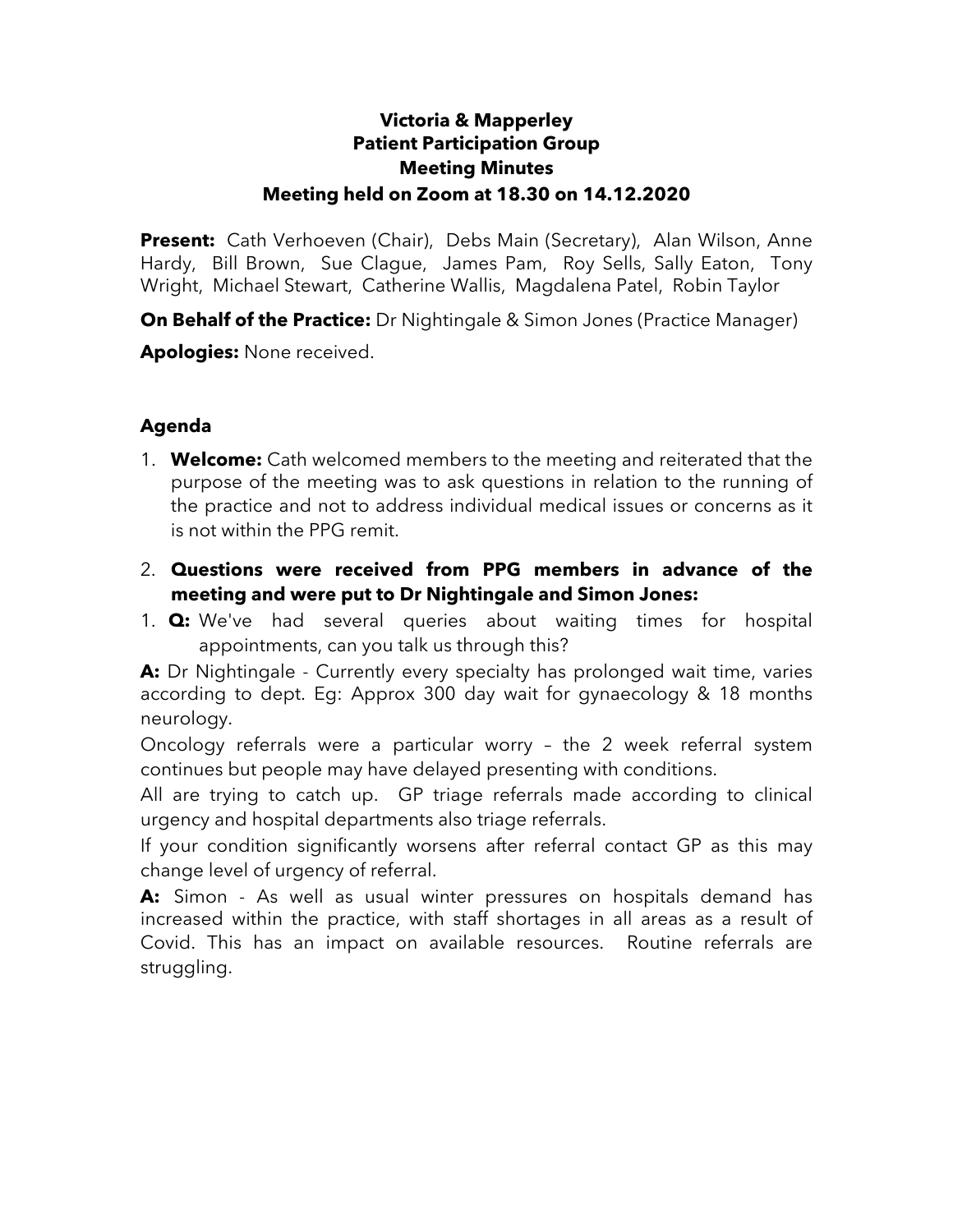2. **Q:** Several patients raised questions about waiting times on the phones at both sites, how is the practice trying to improve this now we can't book online?

**A:** Simon - demand has increased over recent months coupled with staff shortages as a result of Covid i.e. staff needing to self isolate. Resource has been increased with more reception staff and overtime offered to staff available to work.

Phone lines are sometimes diverted from one surgery to the other because of staff shortages, which can increase wait time. Calls can be complex and take time to resolve.

Patients should not delay contacting GP with issues if they feel the need and it will be dealt with.

For URGENT On-The-Day Appointments: Currently the majority of appointments are reserved for urgent on-the-day bookings.

These are released at 8am on the same day, with some additional afternoon appointments released at 2pm. Call at 8am or 2pm to ensure you receive an URGENT appointment. Monday mornings are always very busy.

Call after 10am to book a routine appointment (avoiding between 2pm – 3pm because of the release of afternoon urgent appointments).

Over recent weeks the practice increased the number of 'on the day' slots to about two thirds of the available appointments which reduced routine appointments. There were no routine appointments until January but today the practice added more to be available.

Wait time can be 3 -4 weeks for routine appointments because it is but important to have available a sufficient number of urgent appointments.

Patients can be referred to GP+ if patients don't need an on the day GP phone call but need to be seen within a few days. GP+Appointments are initially by telephone so no need to travel unless necessary.

**A:** Dr Nightingale reassured the meeting that if all 'on the day' urgent appointments have been taken and there is an urgent request for GP contact, the reception team will ask a GP and they will try to fit in anything of clinical concern.

Patients can help reduce pressure on the practice by:

- Using electronic prescriptions where possible. Queries with prescriptions can be dealt with on the phone. Writing a note on your paper prescription or doing it online using the NHSapp will help your GP.
- Use online services where possible.
- Self-management i.e. obtain over the counter medications, talk to your pharmacy.

**Action:** Simon to remind reception team to offer GP+ where appropriate.